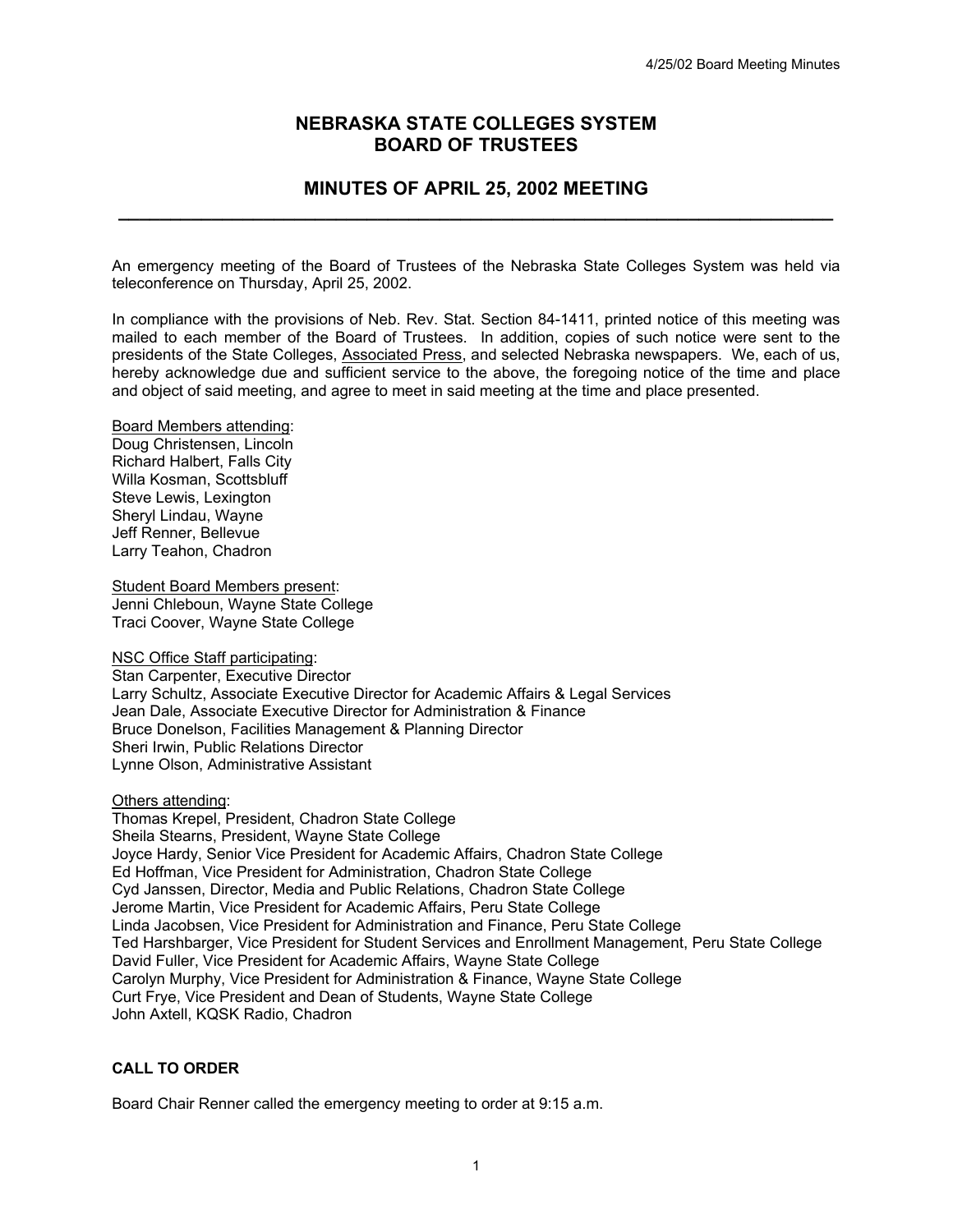## **APPROVAL OF THE AGENDA**

The meeting agenda for April 25 was approved as presented.

### **ITEMS FOR DISCUSSION AND ACTION**

### **Fiscal and Facilities Committee**

#### 2002-2003 Tuition Rates

A motion to approve the following tuition rates per credit hour for 2002-2003 was unanimously passed. Voting aye: Christensen, Halbert, Kosman, Lewis, Lindau, Renner and Teahon. Voting nay: None. Student Opinion aye: Chleboun.

| Undergraduate, resident     | \$76.25  |
|-----------------------------|----------|
| Graduate, resident          | \$96.00  |
| Undergraduate, non-resident | \$152.50 |
| Graduate, non-resident      | \$192.00 |

#### 2002-2003 Fee Schedules

A motion to approve the following proposed fee schedules for 2002-2003 as submitted by the colleges was unanimously passed. Voting aye: Christensen, Halbert, Kosman, Lewis, Lindau, Renner and Teahon. Voting nay: None. Student Opinion aye: Chleboun.

|                                    | Chadron              | Peru              | Wayne                |
|------------------------------------|----------------------|-------------------|----------------------|
| <b>System Fees:</b>                |                      |                   |                      |
| <b>Admission/Matriculation Fee</b> | \$15.00              | \$10.00           | \$20.00              |
| Degree Fee                         | \$20.00              | \$30.00/\$40.00   | \$30.00/\$50.00      |
| <b>Health Fee</b>                  | \$20.00              | \$20.00           | \$1.75/hr (\$21 max) |
| Late Registration Fee              |                      | \$10.00           | \$15.00              |
| <b>Placement Fee</b>               | \$30.00              | \$5.00/\$10set-up | \$30.00              |
| <b>Transcript Fee</b>              | \$3.00               | \$5.00<br>\$4.00  |                      |
| Capital Improvement Fee            | \$5.00/hr            | \$5.00/hr         | \$5.00/hr            |
| Late Payment Fee                   |                      | 15% balance       | 5%-15%               |
| Campus Fees:                       |                      |                   |                      |
| <b>Facilities Fee</b>              | \$8/hr-on/\$6/hr-off | \$6.00/hr         | \$10/hr (\$120 max)  |
| <b>Parking Permit</b>              | \$20.00              | \$20.00           | \$25.00              |
| <b>Parking Penalty</b>             | \$20.00              | \$5-\$30          |                      |
| <b>Student Activity Fee:</b>       | 1-10 hrs. \$2.25/hr. | 1-6 hrs. \$15.00  | 0-11 hrs. \$2.25/hr  |
|                                    | 11+ hrs. \$27.00     | 7+ hrs. \$30.00   | 12 hrs. \$27.00      |
| Event Fee:                         | 1-6 hrs. \$15.00     | \$1.50/hour       | 0-11 hrs. \$5/hr     |
|                                    | 7+ hrs. \$30.00      |                   | 12+ hrs. \$60        |
| <b>Technology Fee</b>              | \$2.50/hr            | \$3.50/hr         | \$5.00/hr (\$60 max) |